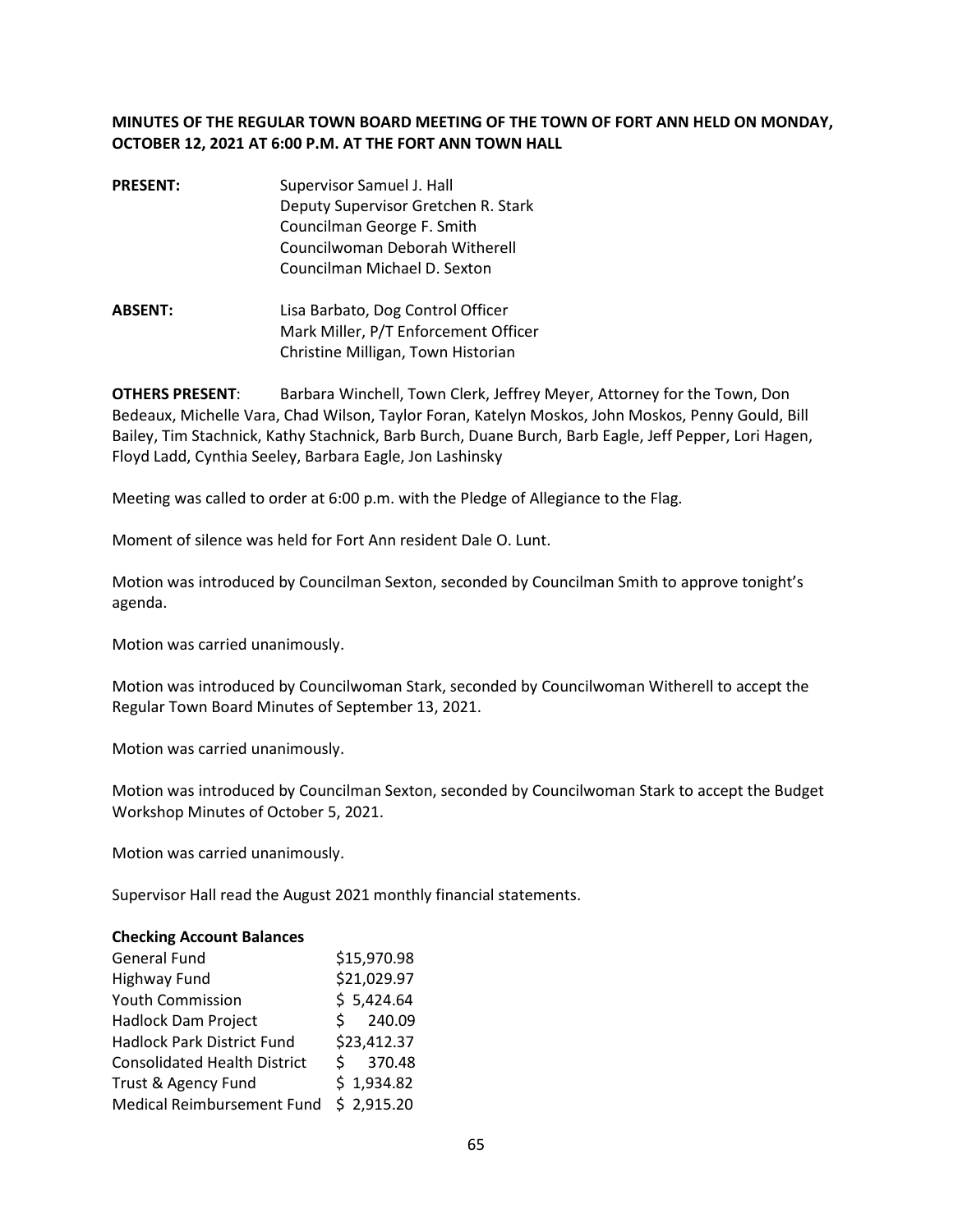#### **Savings Accounts**

| NYCLASS - General Fund                       |   | \$743,328.03 |  |
|----------------------------------------------|---|--------------|--|
| NYCLASS - Highway Fund                       |   | \$527,559.90 |  |
| NYCLASS - Hadlock Park District \$ 95,745.42 |   |              |  |
| <b>LOSAP</b>                                 | S | 5.78         |  |

Motion was introduced by Councilwoman Witherell, seconded by Councilman Sexton to pay the bills as warranted and audited.

Motion was carried unanimously.

**6:03 p.m. Public Comment opened** with regards to anything on tonight's agenda.

## **6:04 p.m. Public Comment closed without comment.**

## **3.0 Report from Town Officials and Committees:**

**Supervisor's Report:** Supervisor Hall stated that they've been gathering information on biosolids that Mr. and Mrs. Burch had spoke about at the last town board meeting. Have been in contact with DEC and DEC is supposed to send up a specialist on biosolids. The specialist from DEC couldn't make it to tonight's meeting and neither could the Burch's. Hoping to have DEC and the Burch's here the evening of October 28, 2021 which is the same day as the West Fort Ann Volunteer Fire Company public hearing.

Supervisor Hall gave an update on Champlain Power Express that it had been approved by the state coming from Quebec to New York City. Supervisor Hall stated this affects seven (7) towns in Washington County. Supervisor Hall didn't have the exact amounts but thinks the Town of Fort Ann would receive \$8.2M over a 30 year period; Fort Ann Central School District \$6M and the Village of Fort Ann \$250,000.00.

Supervisor Hall reminded the Highway Superintendent that a couple of years ago they walked the old road that would be torn up and discussed a deal would have to be cut to replenish - it can't just be patched.

Supervisor Hall stated the American Rescue Plan is an on going project. Will be used after the 1<sup>st</sup> of the year.

Supervisor Hall stated they've been working diligently on the 2022 budget the last 3 to 4 weeks.

Councilwoman Stark advised that the Canal Corp removed the docks and the kayak launch back to their shed and it will be fixed over the winter.

Councilwoman Stark stated there will be bike trail information on the Champlain Canalway Trail website that will include a number of on road courses through Hogtown, West Road and east side of canal to see different parts of the town.

Councilwoman Witherell stated after hearing what the Burch's had to say at the last meeting about biosolids she went on line and there's a lot for and a lot against solid waste being used on property.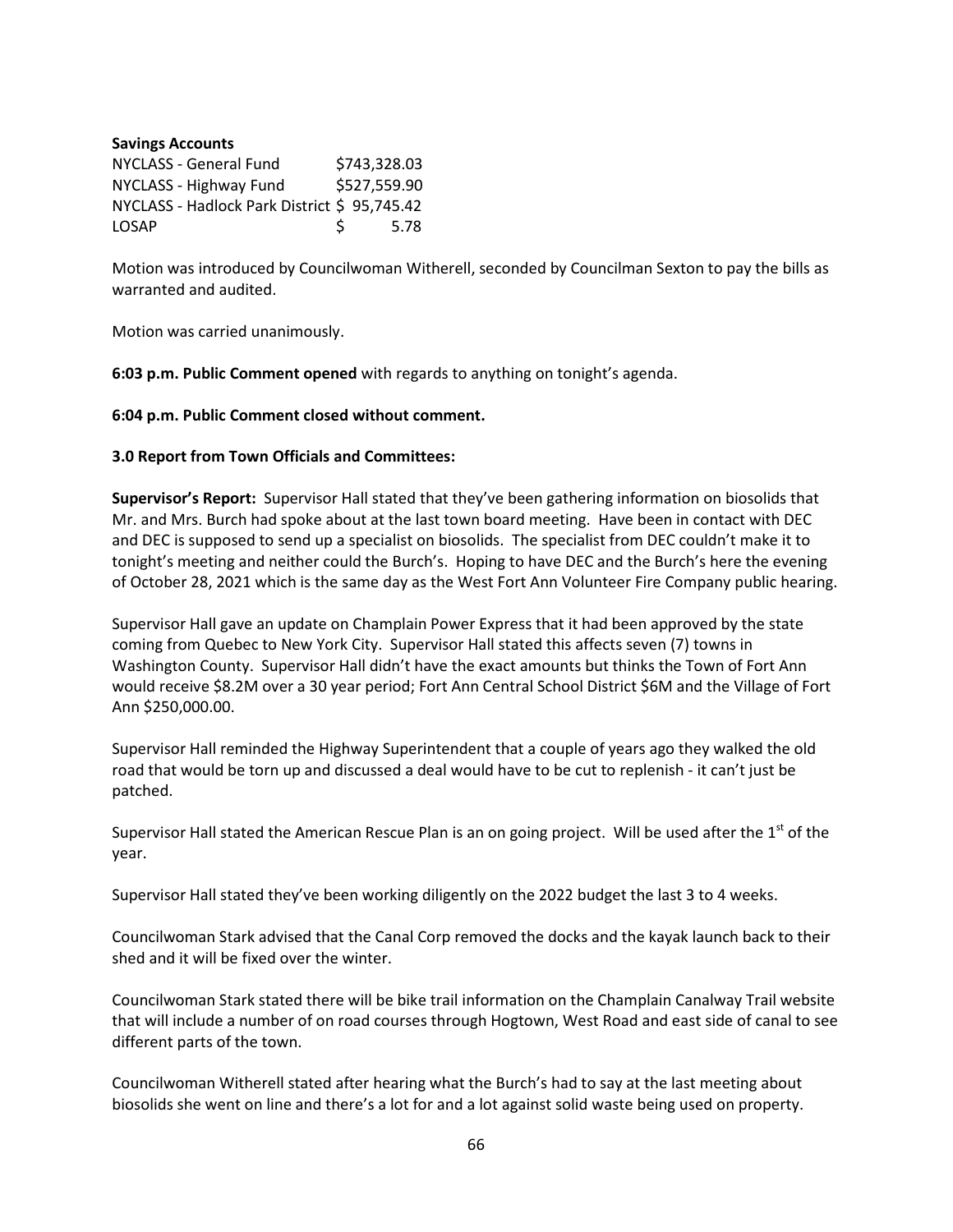Councilwoman Witherell want people to have as much information as possible to make an informed decision. She distributed and read one article from The Guardian.com about dairy cows at Stoneridge Farm in Arundel, Maine in August 2019 and the farm was forced to shut down after sludge spread on the land was linked to high levels of PFAS in the milk. The article went on to say "while the water is cleaned and discharged, the remaining toxic sewage sludge stays at the treatment plant, and it's what Sierra Club environmentalist Nancy Raine calls "The most pollutant-rich manmade substance on Earth".

"This "biosolid" sludge is expensive to dispose of because it must be landfilled, but the waste management industry is increasingly using a money-making alternative-repackaging the sludge as fertilizer and injecting it into the nation's food chain."

"Now the practice is behind a growing number of public health problems. Spreading pollutant-filled biosolids on farmland is making people sick, contaminating drinking water and filling crops, livestock and humans with everything from pharmaceuticals to PFAS."

"In 2019, about 60% of sewage sludge produced by treatment facilities will be spread on farmland and gardens, as well as schoolyards and lawns. Sludge holds nitrogen, phosphorus and other nutrients that help crops grow so the waste management industry lightly treats it and sells it cheaply to farmers who view it as a cost-saving product."

"But in fact the excrement from which sludge derives has mixed with any number of 80,000 manmade chemicals that are discharged from industry's pipes of otherwise pumped into the sewer system. By the time the mix land in treatment plants, it can teem with pharmaceuticals, hormones, pathogens, bacteria, viruses, protozoa and parasitic worms, as well as heavy metals like lead, cadmium, arsenic or mercury. It often includes PCBs, PFAS, dioxins, BPAs and dozens of other harmful substances ranging from flame retardants to hospital waste."

"Previously treatment facilities burned sludge or dumped it in the ocean, but the federal government barred the practices because doing so violated clean air rules or created marine dead zones. The EPA now insists spreading the same toxic substance on farmland is safe."

"Raine questioned that conclusion, noting that there is very little regulation, very little testing and no knowing what's in each batch of sludge as compositions vary."

"In what biosolid testing the EPA has conducted, it identified more than 350 pollutants. That includes 61 it classifies "as acutely hazardous, hazardous or priority pollutants", but the law requires only nine of those be removed."

"The EPA office of inspector general noted the agency couldn't properly regulate biosolids, even if it sincerely tried, because "it lacked the data or risk assessment tools needed to make a determination on the safety of 352 pollutants found in biosolids."

"Meanwhile, sewage sludge is behind a widening PFAS crisis that has contaminated farms in Maine, Michigan, Wisconsin, Alabama and Florida."

"Maine's testing of 44 fields sprayed with biosolids earlier this year consistently found alarming PFAS levels in the ground, cows and farmers' blood, which forced one dairy farm to shut down."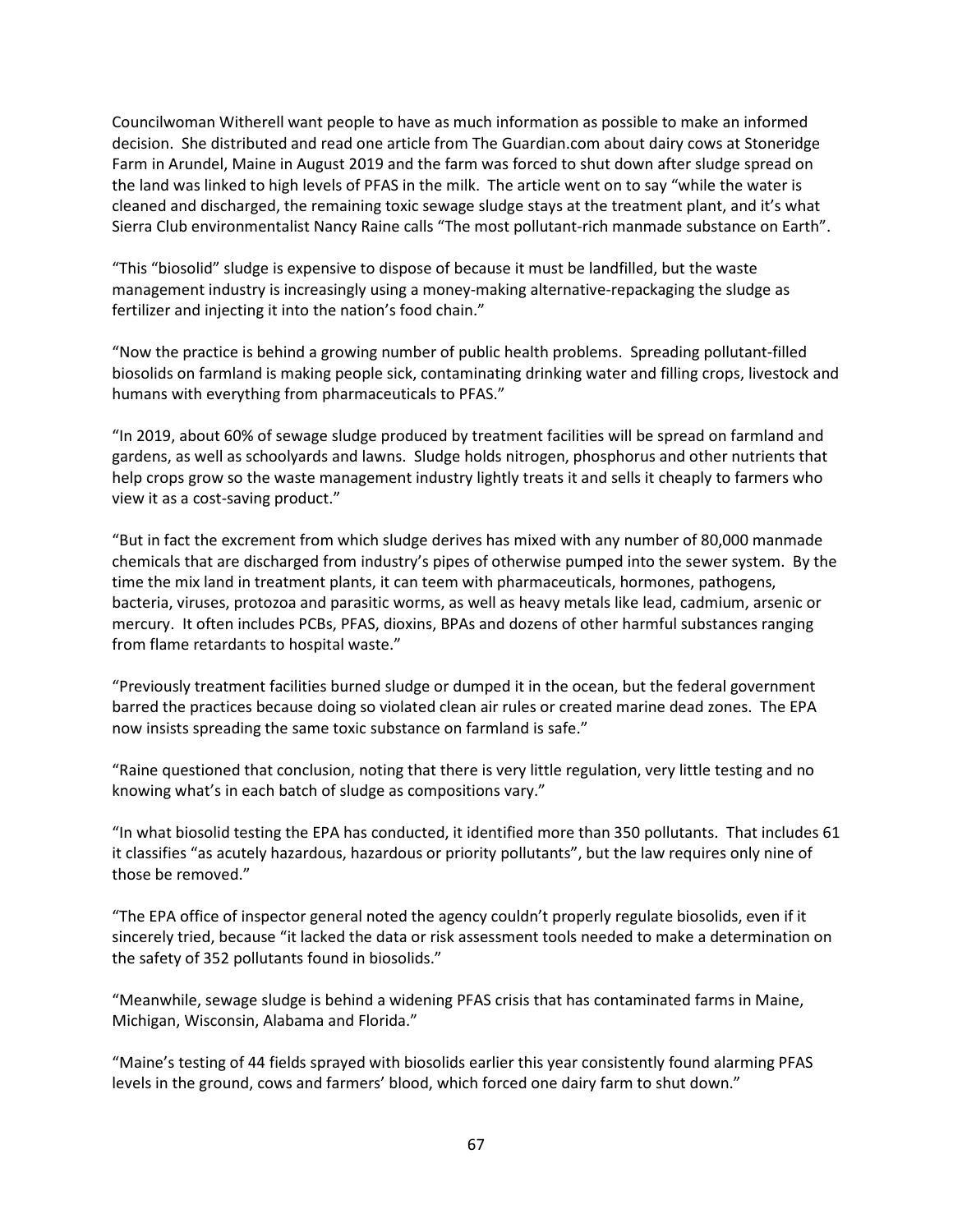(Paper copy is available at the Town Clerk's Office for anyone wishing to have a paper copy).

Councilwoman Witherell thinks that this has to be really looked into and knows farmers need a break but this in her opinion is not the way to go.

Councilman Sexton reached out locally to Cornell Cooperative Extension and Cornell Cooperative Extension suggested reaching out to DEC who is regulated by EPA. Councilman Sexton is looking forward to hearing what the DEC specialist has to say when they come to the town board meeting.

Councilman Smith stated the Harvester is out of the pond and at Rozell's having the hull sandblasted and painted. Next month there should be a full report on what happened with the Harvester over the summer.

**Town Clerk's Report** was given for September 2021.

**Highway Superintendent Report**: The Highway Superintendent reported that they finished their sand pile ready for winter; put plows on trucks – seems early but you never know; got grade all back – circuit board shorted out in front which shorted out the computer. Sent the computer to Florida, had it repaired and been running well for last week – week 'n half. Doing brush cutting; a lot of ditch work and keeping roads graded up.

The Highway Superintendent stated they are cracking the valve at the dam October 14, 2021 at about 3:30 p.m.so if anyone has boats in they better get them out.

The Highway Superintendent stated a truck needs to be ordered within the next month may see January 2022. If you wait any longer could be two (2) years. It would be the same truck as purchased in 2019 which cost \$203,000.00 which will be paid off in the Spring. No tax increase because the grader would be paid off. The same truck would be \$235,000.00 and the price is climbing up month to month. Payment wouldn't be due until January 2023. Supervisor Hall instructed to Highway Superintendent to discuss at October 28, 2021 budget workshop.

Supervisor Hall asked about paving. The Highway Superintendent advised they have about three (3) days left and being told about 35 days out on the list.

**Enforcement Officer Report** not present but a paper copy of his September 2021 report was distributed and read aloud by Councilman Sexton.

**Historian**: Not present

**Dog Control Officer:** Not present – Supervisor Hall asked the Town Clerk to mention the dog shelter agreement currently in place with Countryside. The Town Clerk advised that she received notice by email from Countryside that they would not be renewing the contract with the Town of Fort Ann for sheltering purposes for 2022.

#### **4.0 Old Business** Nothing to report on

4.1"A Local Law Regulating Short-Term Rentals in the Town of Fort Ann" or

4.2 "A Local Law Amending the Town of Fort Ann Site Plan Review."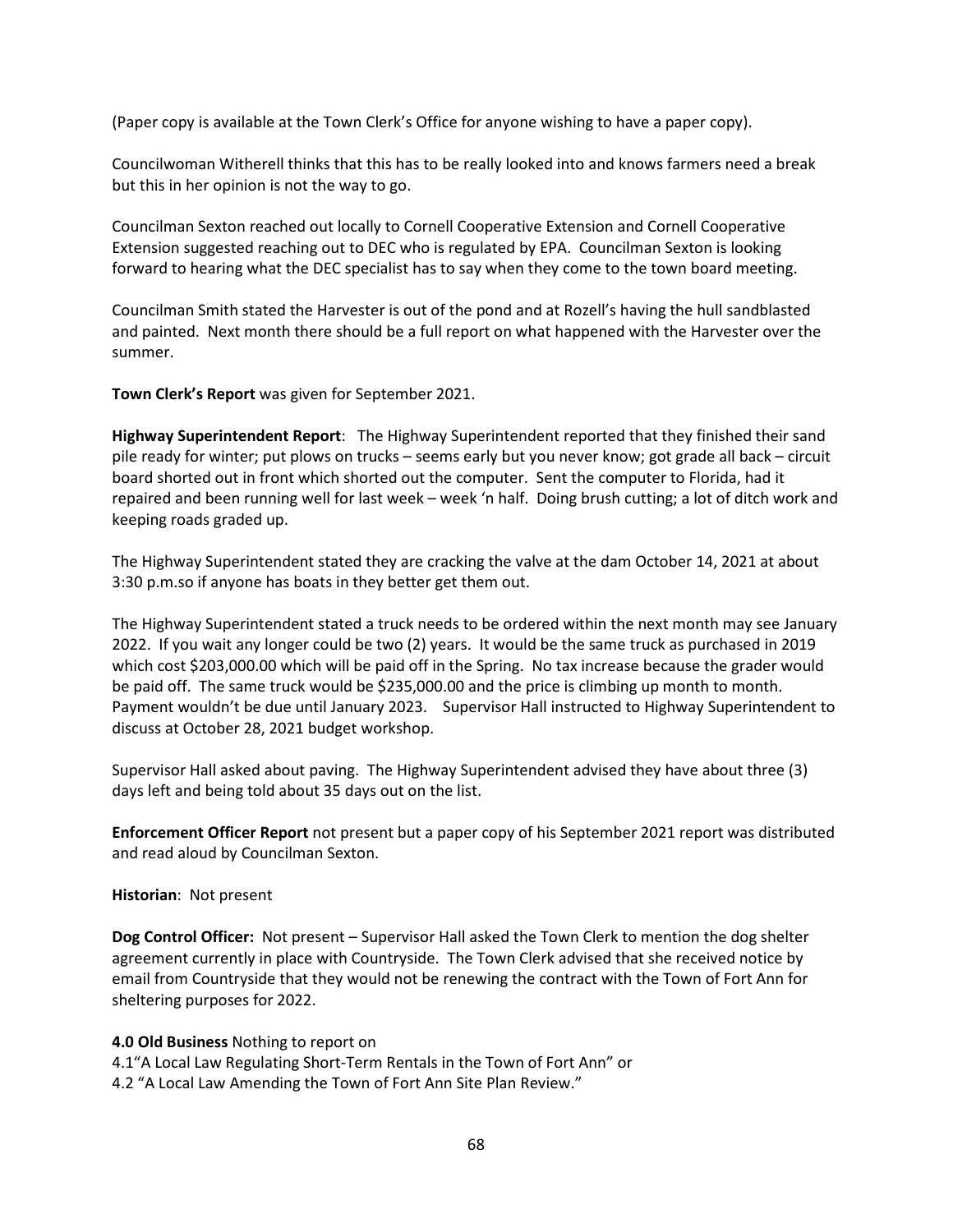## **RESOLUTION #57-2021 RETIREMENT STANDARD WORK DAY AND REPORTING RESOLUTION FOR ELECTED AND APPOINTED OFFICIALS**

On motion of Councilman Smith, seconded by Councilwoman Witherell to accept resolution entitled "Retirement Standard Work Day and Reporting Resolution for Elected and Appointed Officials."

ADOPTED AYES 5 Sexton, Smith, Stark, Witherell, Hall

**RESOLVED,** that five (5) members were present and voted in favor of this resolution.

## **RESOLUTION #58-2021 APPROVING KINGSBURY BARNSTORMERS SNOWMOBILE CLUB LETTER REGARDING THE USE OF NIAGARA MOHAWK'S PROPERTY**

On the motion of Councilman Sexton, seconded by Councilman Smith to accept resolution entitled "Resolution Approving Kingsbury Barnstormers Snowmobile Club Letter Regarding Use of Niagara Mohawk's Property."

ADOPTED AYES 5 Sexton, Smith, Stark, Witherell, Hall

**RESOLVED,** that the Town Board of the Town of Fort Ann has no objection for the Barnstormers Snowmobile Club the use of the proposed snowmobile that cross any Niagara Mohawk properties and that the Supervisor is authorized to notify National Grid and provide the Town's consent relative to the Barnstormers Snowmobile Club use of the proposed snowmobile trail.

# **RESOLUTION #59-2021**

## **FOR COACH RICH MCCABE DAY**

On the motion of Councilman Sexton, seconded by Councilwoman Witherell to accept resolution entitled "Resolution for Coach Rich McCabe Day."

ADOPTED AYES 5 Sexton, Smith, Stark, Witherell, Hall

**RESOLVED,** this Town of Fort Ann Board does hereby declare that Saturday, October 16<sup>th</sup>, 2021 as Coach Rich McCabe Day in a show of appreciation of his dedication and hard work in the betterment of our School District and community.

## **RESOLUTION #60-2021**

**FOR THE TOWN OF FORT ANN TO SET A PUBLIC HEARING FOR THE FINANCING OF A NEW FERRARA INFERNO ENGINE TANKER TO BE PURCHASED BY THE WEST FORT ANN VOLUNTEER FIRE COMPANY, INC.**

On the motion of Councilwoman Stark, seconded by Councilman Sexton to accept resolution entitled "Resolution for the Town of Fort Ann to set a Public Hearing for the financing of a new Ferrara Inferno Engine Tanker to be purchased by the West Fort Ann Volunteer Fire Company, Inc."

ADOPTED AYES 5 Sexton, Smith, Stark, Witherell, Hall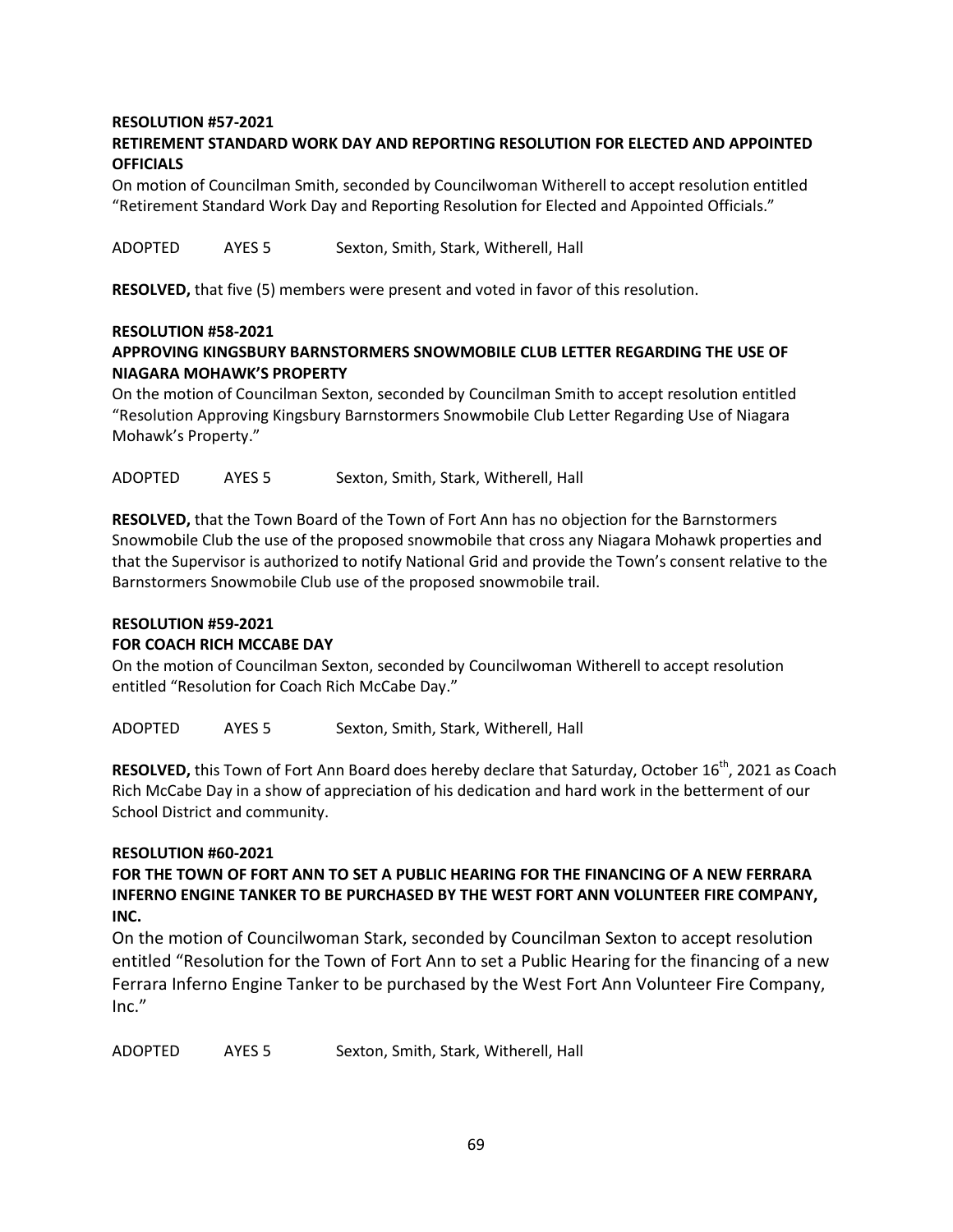**RESOLVED**, a public hearing shall be scheduled for the consideration of the financing of the proposed purchase of a new Ferrara Inferno Engine Tanker on October 28, 2021 at 6:05 p.m. and that the Town Clerk shall be directed to publish a public notice of the Public Hearing in the official newspaper, The Post Star, relative to the financing of the proposed purchase of a new Ferrara Inferno Engine Tanker, and the Town Clerk is hereby directed to also post said notice in accordance with the applicable law.

# **RESOLUTION #61-2021**

# **APPROVING THE INTERMUNICIPAL AGREEMENT WITH WASHINGTON COUNTY FOR TAX COLLECTION SERVICES**

On the motion of Councilman Sexton, seconded by Councilman Smith to accept resolution entitled "Resolution Approving the Intermunicipal Agreement with Washington County for Tax Collection Services."

ADOPTED AYES 5 Sexton, Smith, Stark, Witherell, Hall

**RESOLVED,** the Town of Fort Ann, hereby approves entering into an intermunicipal agreement with Washington County tax collection services in accordance with section 578 of the NYS Real Property Tax Law. The Supervisor is hereby authorized to enter into an Intermunicipal Agreement on behalf of the Town of Fort Ann subject to final attorney approval.

6:44 p.m. **Open Public Discussion** began with Penny Gould asking about the Harvester. Councilman Smith responded that he personally went over the Harvester and it is in need of minor repairs but he expects it to last another four (4) or five (5) years.

Katelyn Moskos was wondering why there was nothing on the September 20, Planning Board agenda. Supervisor Hall asked her to ask the gentleman that was sitting next to her that question because he happens to be the Planning Board Chairman, Don Bedeaux. Mr. Bedeaux advised that he asked the Attorney for the Planning Board, Jeff Meyer, to explain to him about Short-Term rentals so that is the only reason it was brought up at the September 27, 2021 Town of Fort Ann Planning Board Meeting. Katelyn thought that the October 28, 2021 public hearing that is on the town's website calendar was for short-term rentals. The October 28, 2021 public hearing is for the annual budget. Supervisor Hall told Katelyn that the town is working on a lot of different items and not even close to having a public hearing for short-term rentals.

## 6:44 p.m. **Closed Public Discussion**

Supervisor Hall announced that executive session was necessary this evening but there would be no action taken so if people wanted to leave they could but were welcome to stay. Executive session was called for the following reason: medical, financial, credit or employment history of a particular person/corp, or matters leading to said dismissal, removal, promotion, appointment, employment, discipline, demotion, or suspension.

6:45 p.m. motion was introduced by Councilman Sexton, seconded by Councilwoman Witherell to go into executive session

7:07 p.m. motion was introduced by Councilman Sexton, seconded by Councilman Smith to go out of executive session.